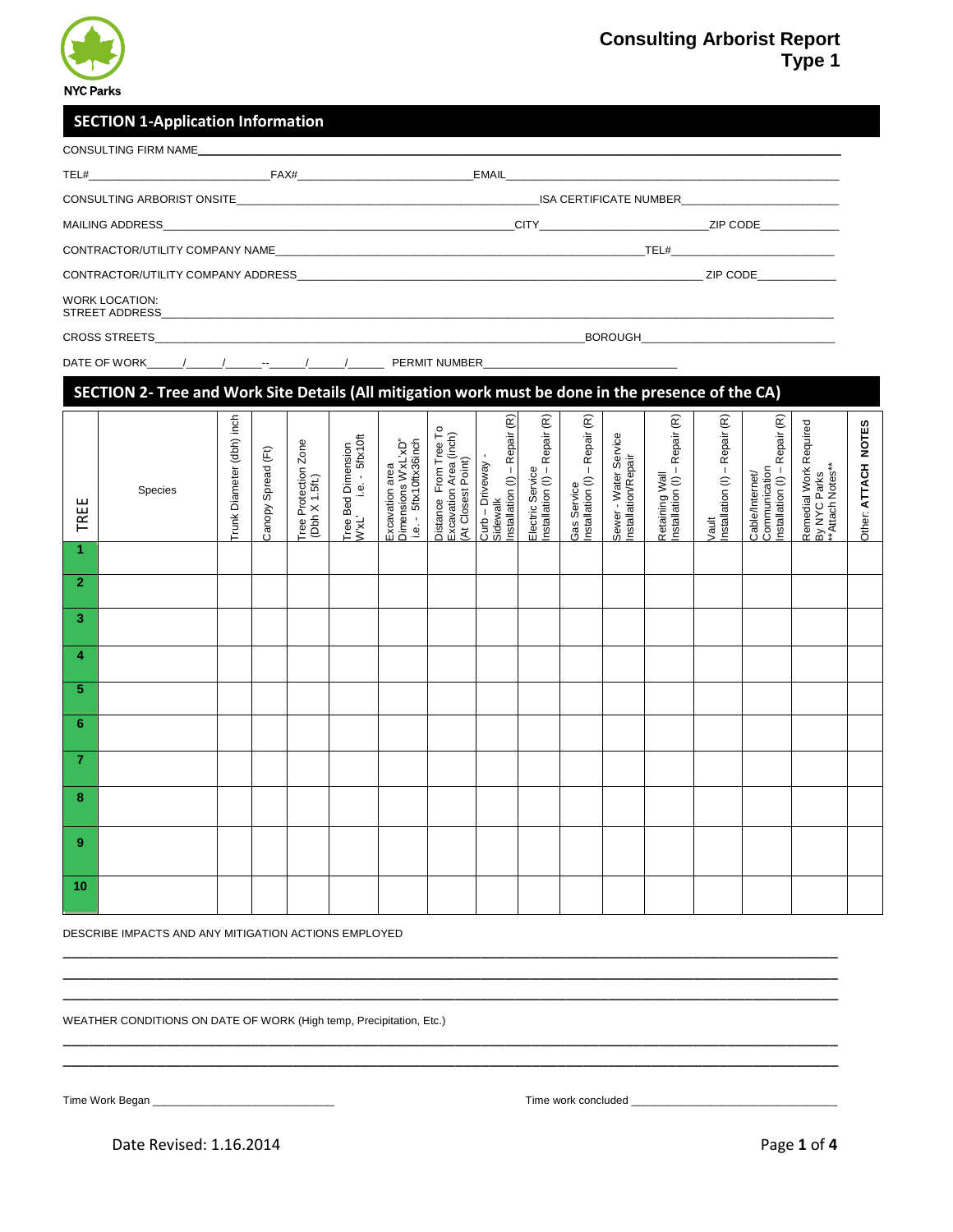



## **SECTION 3- Photo Documentation**

Please attach photos here. The Group of photos must include:

- A photo of the site before work begins
- A photo showing the distance from the tree to the excavation pit
- Close up photos of the excavation area (please include roots if exposed)
- Photos of all mitigation employed if applicable
- Photos of any roots that have been pruned (under 1 inch diameter only)
- Timestamp



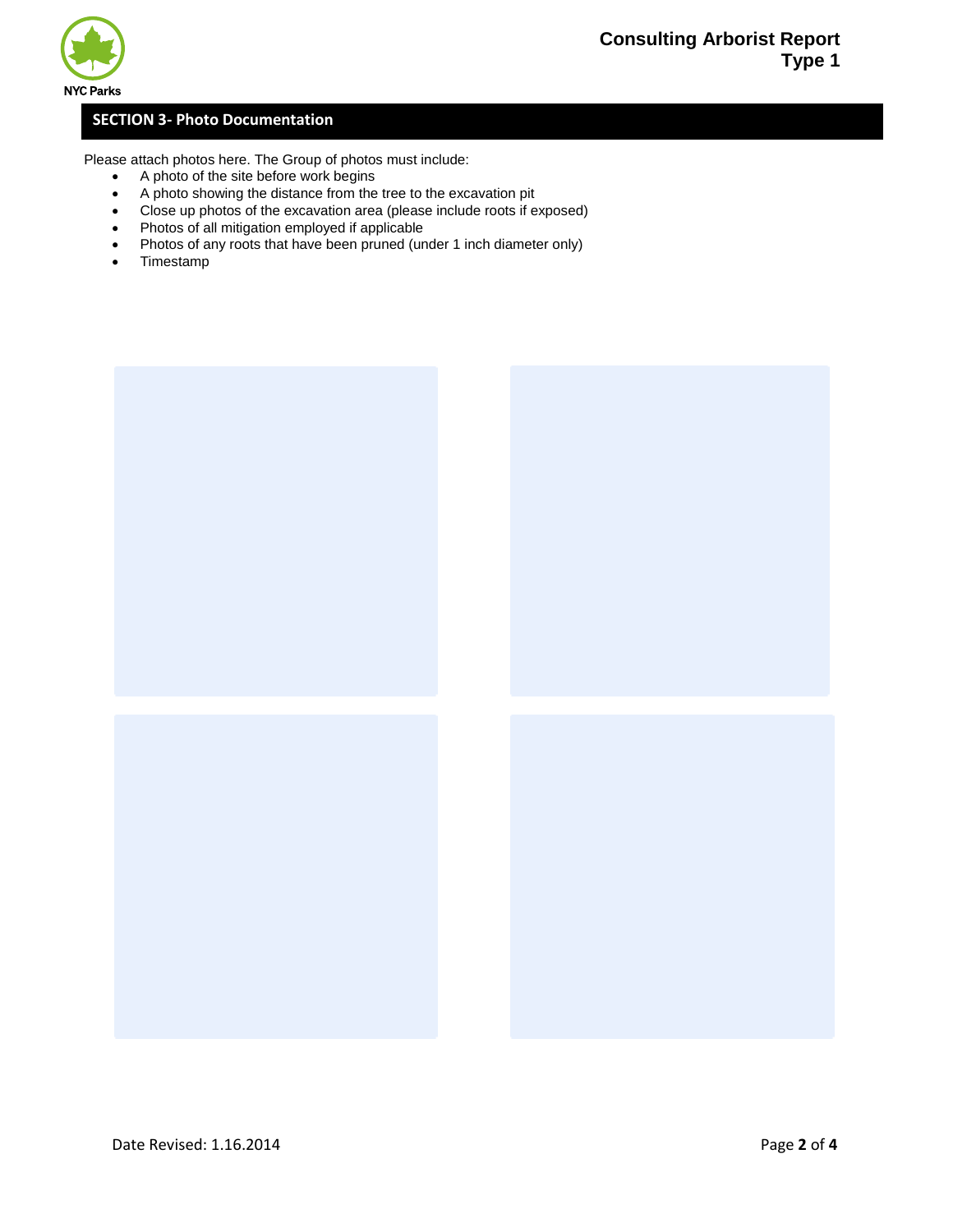



Please attach photos here. The Group of photos must include:

- A photo of the site before work begins
- A photo showing the distance from the tree to the excavation pit
- Close up photos of the excavation area (please include roots if exposed)
- Photos of all mitigation employed if applicable
- Photos of any roots that have been pruned (under 1 inch diameter only)
- Timestamp